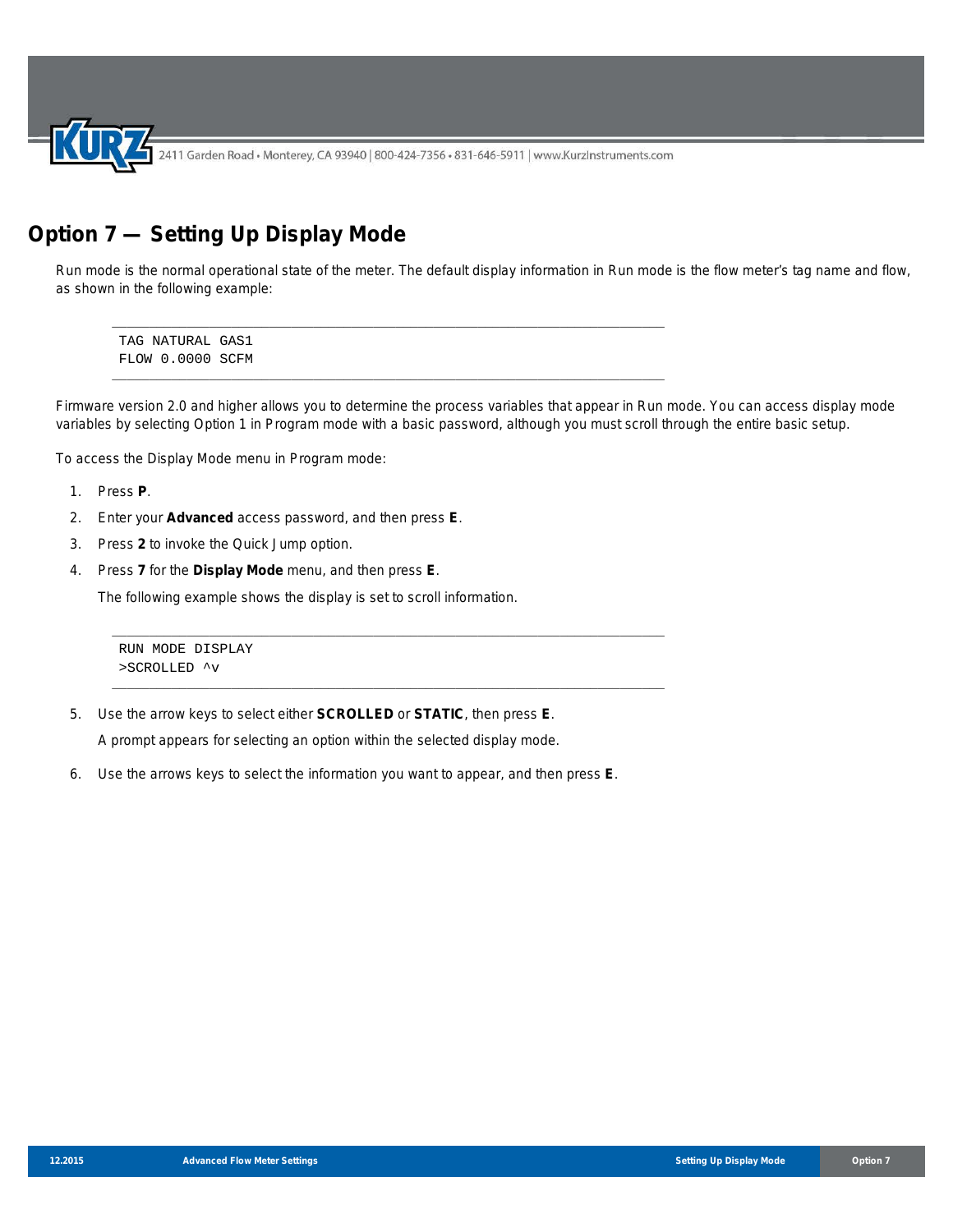2411 Garden Road • Monterey, CA 93940 | 800-424-7356 • 831-646-5911 | www.KurzInstruments.com

# **Static Variables**

Static shows only one set of process variables.

| Flow only                       |                         |
|---------------------------------|-------------------------|
| Line 1 is flow                  | FLOW 0.0000 SCFM        |
| Line 2 is blank                 |                         |
|                                 |                         |
| Flow and temperature            |                         |
| Line 1 is flow                  | FLOW 0.0000 SCFM        |
| Line 2 is temperature           | TEMP 82.52 DEGF         |
| Flow and velocity               |                         |
| Line 1 is flow                  | FLOW 0.0000 SCFM        |
| Line 2 is velocity              | <b>VEL 0.00000 SFPM</b> |
| <b>Velocity and temperature</b> |                         |
| Line 1 is tag name              | VEL 0.00000 SMPS        |
| Line 2 is flow                  | TEMP 27.844 DEGC        |
| Flow and totalized flow         |                         |
| Line 1 is flow                  | FLOW 0.0000 SCFM        |
| Line 2 is totalized flow        | FLTOT 183545.0          |
| Flow and daily                  |                         |
| Line 1 is flow                  | FLOW 0.0000 SCMH        |
| Line 2 is temperature           | 0000000 SCMD            |
| Tag name and flow               |                         |
| Line 1 is tag name              | TAG NATURAL GAS1        |
| Line 2 is flow                  | FLOW 0.0000 SCFM        |
|                                 |                         |

| <b>Flow</b>           | PPM, SLPM, SCFM, PPH, SCMH, SCFH, NLPM, KGM, NCMH, KGH        |
|-----------------------|---------------------------------------------------------------|
| <b>Temperature</b>    | <b>Fahrenheit or Centigrade</b>                               |
| <b>Velocity</b>       | English or metric, based on flow units                        |
| Daily flow rate       | Continuously rolling log of 24-hour data, based on flow units |
| <b>Totalized flow</b> | Continuous log of flow rate since the meter was powered on    |
| Tag name              | Meter name                                                    |